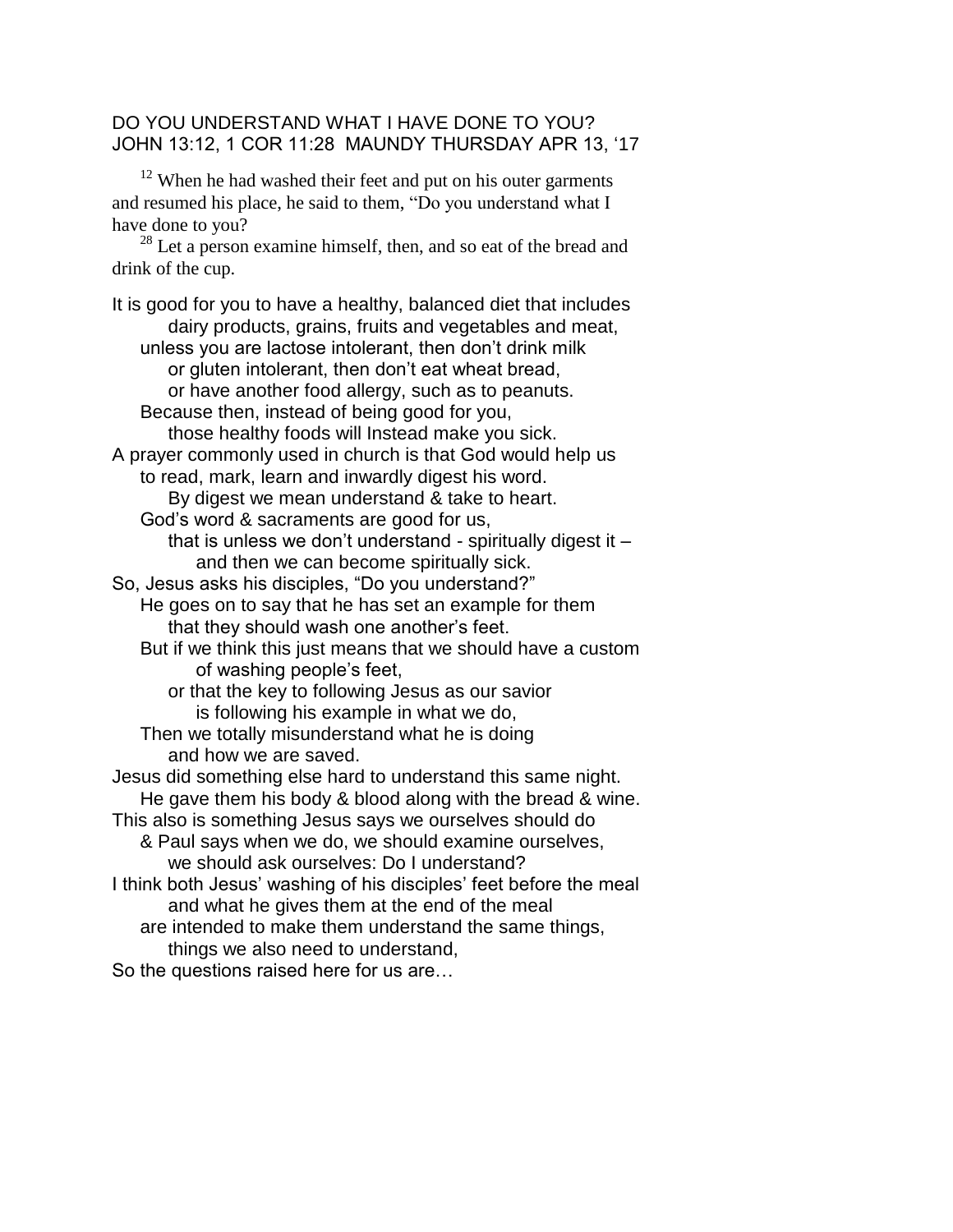## DO I UNDERSTAND MY UNCLEANNESS? DO I UNDERSTAND HOW JESUS TOOK MY FILTH? DO I UNDERSTAND THAT I AM MADE CLEAN?

## DO I UNDERSTAND MY UNCLEANNESS?

One thing Jesus' washing of the disciples feet did was show them they were dirty and needed to be cleaned. They should have realized this before. After walking in sandals, It was customary to have feet washed when coming inside, especially for such a special occasion as this. But apparently the disciples all thought they were not that bad the way they were. Jesus shows them they are not OK, they need washing. This is true not just on the outside but on the inside. This is one thing Jesus shows us by his death for us and by giving us his body & blood in Holy Communion. We are dirty sinners. We need to understand this. We are not just slightly dusty sinners but filthy sinners. We need to take a good look in the mirror. We need to check what has been in our filthy ears, check our grimy, stiff & stubborn necks, check what has come out of our smelly mouths check what we grab for with our grubby hands, check our sweaty private parts and where we have tracked with our filthy feet. And once we have taken a good look at what our sins are we need to understand that these sins matter. They make us repulsive to God and to others. We will not be fine or good enough as we are. Every one of our germy sins carries the disease of death. Then we need to realize that we cannot clean ourselves. No matter how hard we try, we can never reach all the dirty spots by our own doing. Our only hope is to be forgiven by someone else using the powerful cleanser of God's own word. But then we need to ask ourselves if we truly want our sins to be taken away, if we are ready to give them up, or if, like Peter, we want to say, "Don't bother." I am saving that bubble gum parked behind my ear or the crumbs in my beard for a snack later.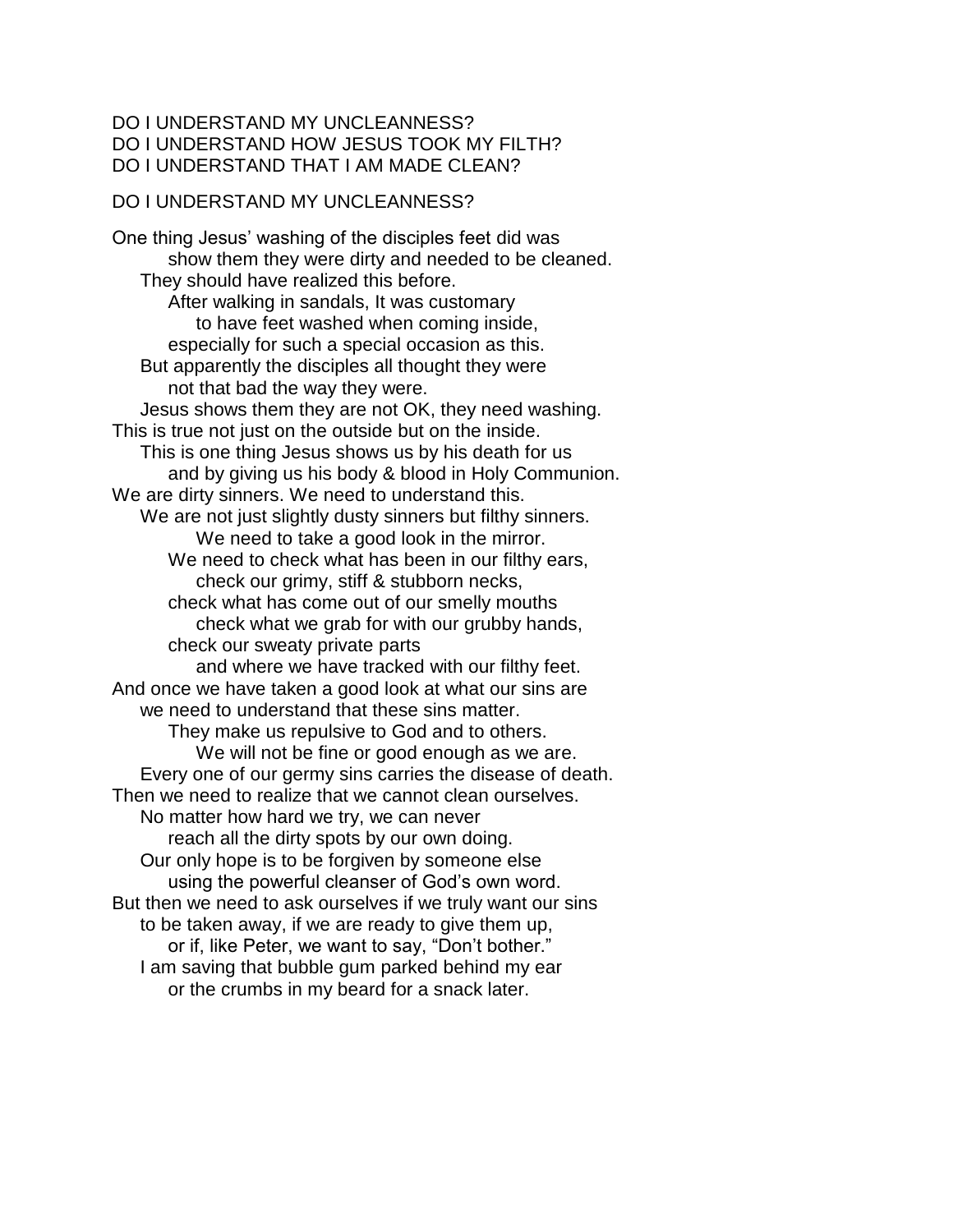I really like those sins and want to keep on enjoying them. Do I really understand my uncleanness and what it does and how badly I need it to be taken away? I invite you to take the hymnal and turn to page 329 where we find some questions written to help us in our examination before Holy Communion. I will read the first four questions and invite you to read aloud with me the answers. *1. Do you believe that you are a sinner?* Yes, I believe it, I am a sinner. *2. How do you know this?* From the Ten Commandments, which I have not kept. *3. Are you sorry for your sins?* Yes, I am sorry that I have sinned against God. *3. What have you deserved from God because of your sins?* His wrath and displeasure, temporal death, and eternal damnation. See Romans 6:21, 23. Now there is another kind of question to ask ourselves. DO I UNDERSTAND HOW JESUS TOOK MY FILTH? Jesus' washing the disciples' feet was surprising to them. This was a job to be done by the lowest servant. He who was their lord humbled himself to take the dirt that was too filthy for their feet into his hands. This object lesson was helping them to understand that this was only the beginning He who was their God was humbling himself to take all the suffering of their shame and all the punishment for their guilt on himself by his death on the disgusting cross. This is what we need to understand, that Jesus, who is true God, became a true man so that he could truly suffer & die in my place because this is the only way for us to be made clean, and the only way to receive the benefit of this is through faith that he did it for me. So, how can I know and understand this? So I can be sure, he not only tells me in his word but also gives me in Holy Communion the very body that died and blood he shed.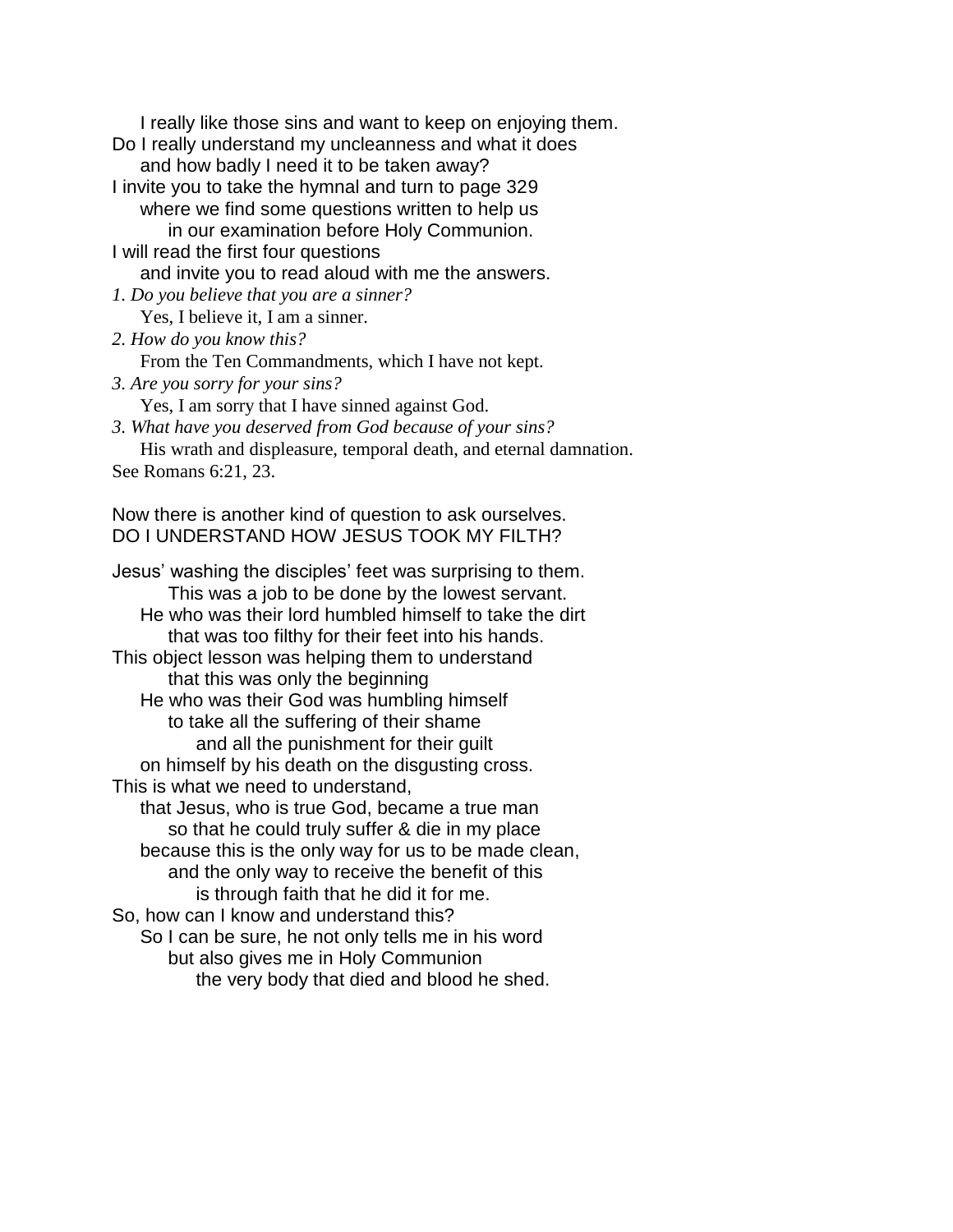Here is one of the hardest things in Christianity to understand. The bread and wine is still bread and wine but at the same time it is Jesus' body and blood. not just a symbol as a reminder but the reality. Body & blood received not just spiritually through faith because of my faith that they are, but received by mouth and swallowed by all who eat and drink it even if they don't believe it, because of what Jesus himself says and because his words make it true. This is why Paul says be careful, examine yourself to be sure you are not real-presence intolerant. Do you believe Jesus died for you and that the way he is giving you forgiveness here is by feeding you his true body and blood? If not, it will hurt you instead of helping you. Let's turn again to the hymnal, page 329. I will read questions 5 to 15 and have you read the answers with me. *5. Do you hope to be saved?* Yes, that is my hope. *6. In whom then do you trust?* In my dear Lord Jesus Christ. *7. Who is Christ?* The Son of God, true God and man. *8. How many Gods are there?* Only one, but there are three persons: Father, Son and Holy Spirit. *9. What has Christ done for you that you trust in him?* He died for me and shed his blood for me on the cross for the forgiveness of sins. *10. Did the Father also die for you?* He did not. The Father is God only, as is the Holy Spirit; but the

Son is both true God and true man. He died for me and shed his blood for me.

*11. How do you know this?*

From the Holy Gospel, from the words instituting the Sacrament, and by his body and blood given me as a pledge in the sacrament.

*(12 we will skip over for now.)*

*13. Do you believe, then, that the true body and blood of Christ are in the Sacrament?*

Yes, I believe it.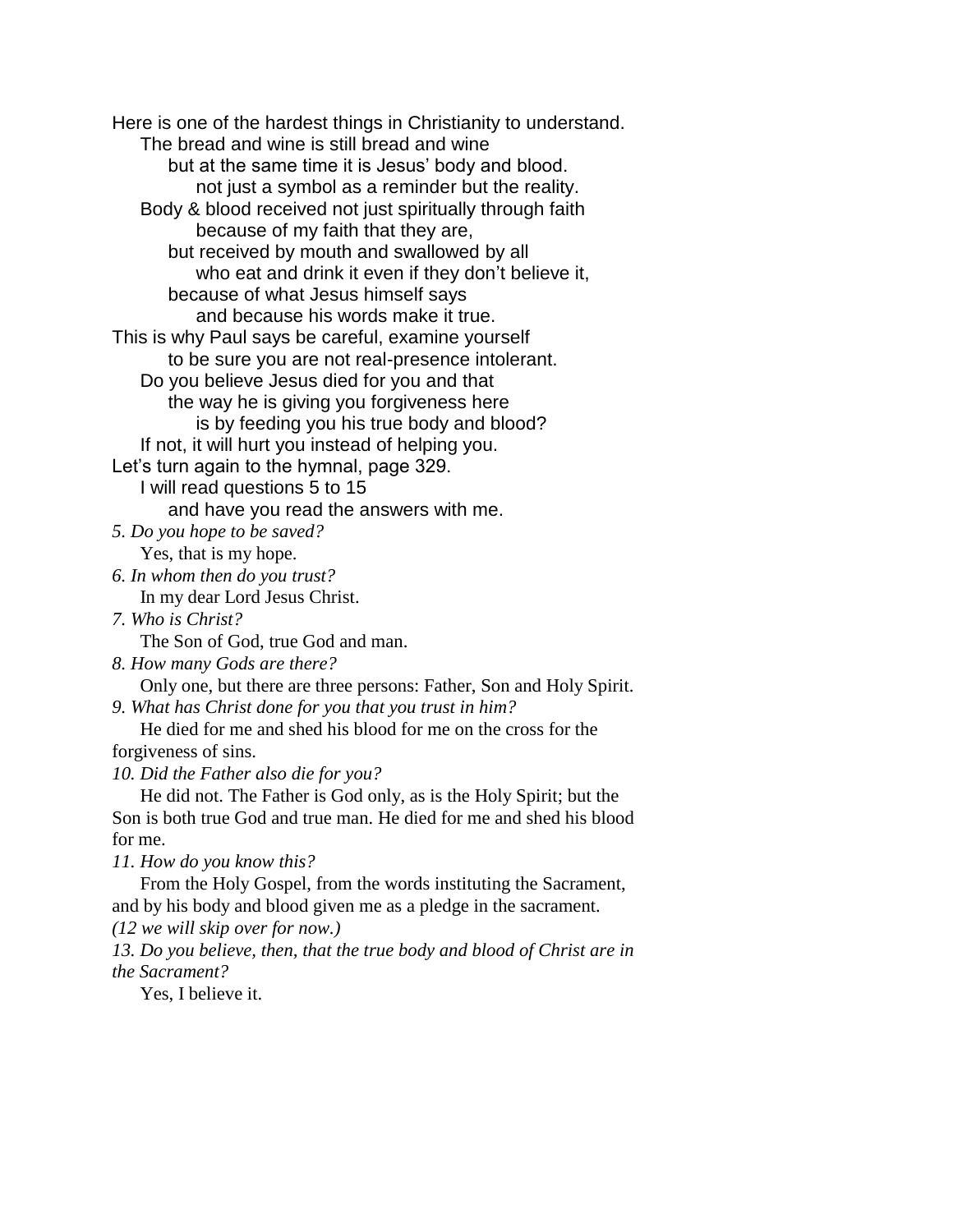*14. What convinces you to believe this?*

The word of Christ: Take, eat, this is My body; drink of it, all of you, this is My blood.

*15. What should we do when we eat His body and drink His blood, and in this way receive His pledge?*

We should remember and proclaim His death and the shedding of His blood, as He taught us: This do, as often as you drink it, in remembrance of Me.

Now there is one more kind of question to ask ourselves: DO I UNDERSTAND THAT I AM MADE CLEAN?

When Jesus washed the disciples' feet they could know that now they were clean and ready to celebrate because he who washed them did a good job. They were all clean, not just their feet. What made them all clean was not just what he did for them on the outside but what he did for them inside. What he did for them that night is what he does for us each time we receive Communion & his forgiveness. He truly washes us clean so we do not need to fear or doubt his love for us or our eternal salvation. What he has done for me is given me peace, joy & faith and so spiritual strength as I begin again with a fresh start. Sometimes when young music fans get to shake the actual hand of their favorite music idol, in the flesh, they don't want to wash that hand ever again in order to preserve that special touch. We are the opposite, when we get to receive Jesus' body and blood, in the flesh, for our forgiveness, we don't ever want to get dirty again. We don't want the hand that held his body to do anything or the mouth that drank his blood to say anything that makes us unclean again. We realize we will stumble, but we want to hold on to his cleanness. A question I want to ask as I examine myself is is I understand what Jesus does for me here? Do I think God is a liar or do I believe that he has given me Jesus' own body and blood and that I am forgiven? When I truly believe this, what a difference it makes! It is what gives me joy despite every trouble in life.